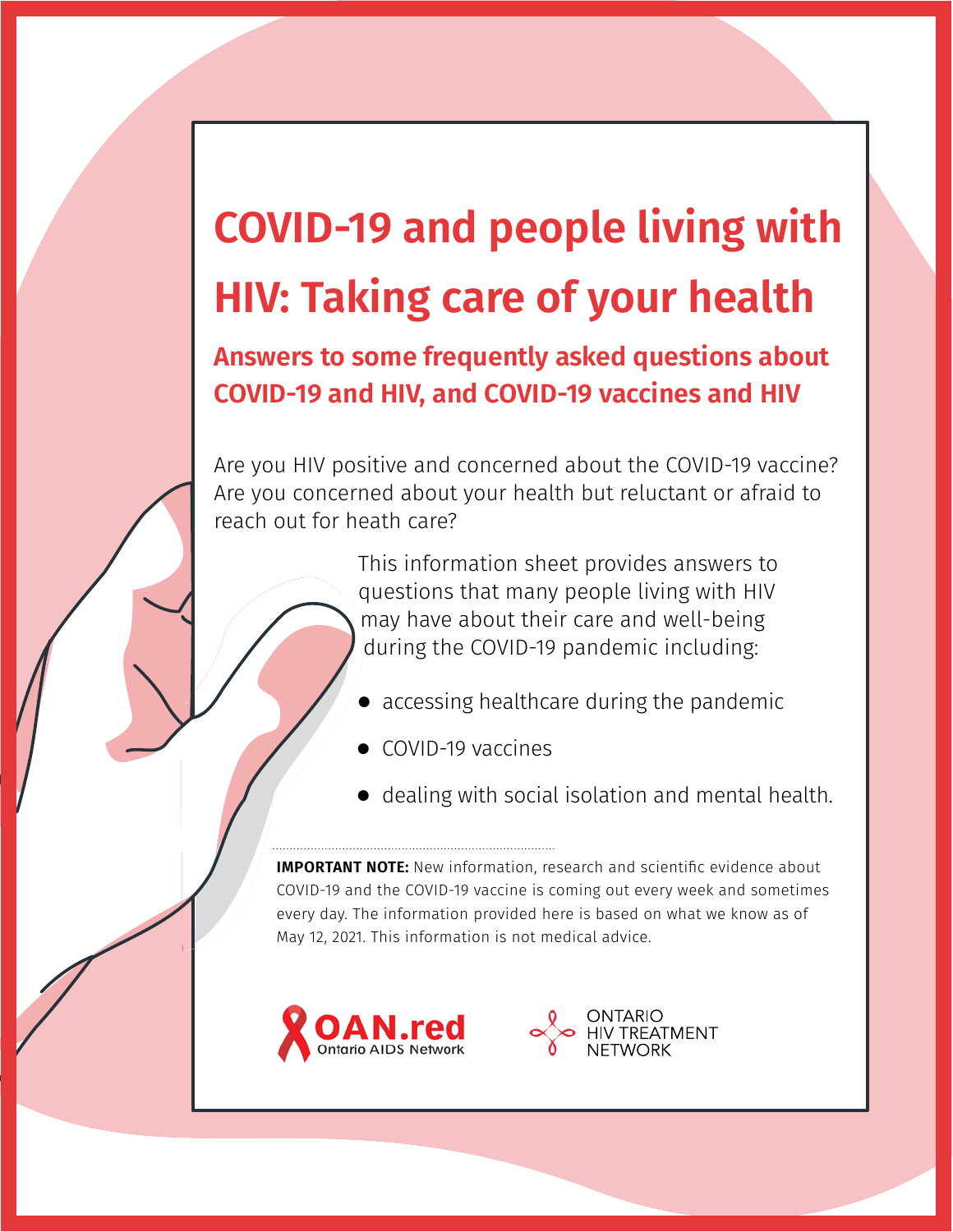# **Is it safe for me to access HIV care during the COVID-19 pandemic?**

#### **Yes. People living with HIV may need treatment and monitoring for other health conditions during the pandemic.**

Your health is important! If you feel unwell or have a question or concern about your health, contact your health care provider. It is also important to:

- keep taking your medication
- $\triangleright$  keep your medical appointments with your doctor and other health care providers
- know how to contact your health care providers in case you need advice.

# **What else do I need to know?**



#### **Health care and pharmacy services are open even when public health restrictions like provincial lockdowns (stay at home orders) are in place.**

- You are allowed to go out for health care appointments even when stay at home orders are in place.
- Keep yourself and others safe by wearing a mask, maintaining social distancing and washing your hands.

#### **Public health safety measures and regulations help to make hospitals, clinics, labs and pharmacies safer for accessing health care.**



Your health care providers will minimize the risk of COVID-19 transmission by:

- screening patients for COVID-19 symptoms before seeing them
- using personal protective equipment
- practicing good hand hygiene
- keeping a physical distance, where feasible
- limiting the number of patients in the waiting room or seen in person
- requiring patients to wear a face covering (many health care providers can give you a mask if you don't have one)
- offering virtual (telephone or video) appointments.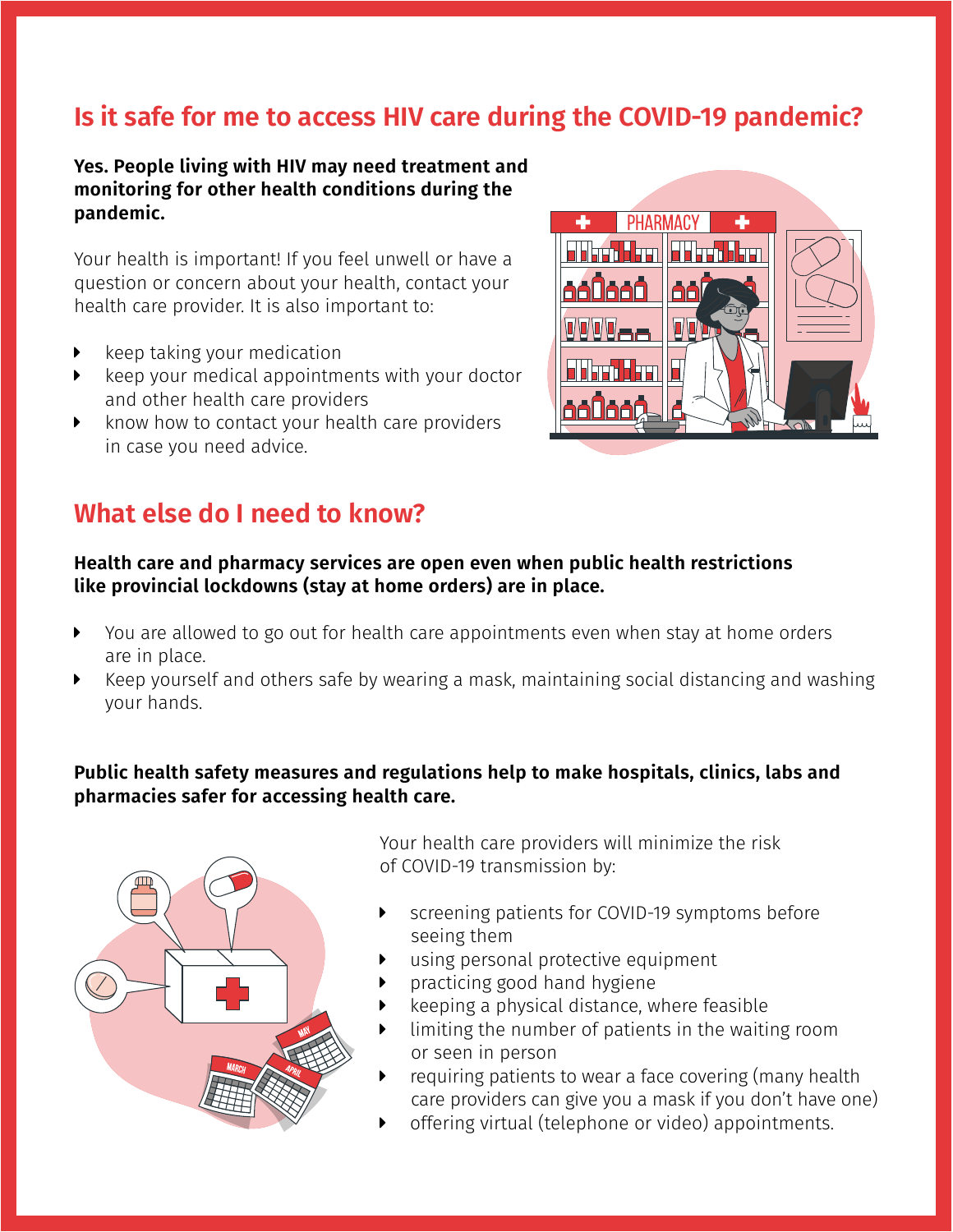# **Will I be seen virtually or in person?**

#### **Health care providers are available virtually, usually by phone or video, to help you.**



When you reach out to your health care provider they will:

- ask about what care you need
- only offer an in-person appointment if it is best for you.

When booking your appointment tell your health care provider:

- if there has been any change in your health
- if you need help using virtual appointment technology.

# **What if I don't have a doctor?**

If you do not have a doctor or you are unable to see your regular doctor call **Telehealth Ontario** (1-866-797-0000) for free, confidential advice or information. A Registered Nurse will take your call 24 hours a day, seven days a week. Assistance is available in more than 300 languages. Additional information is available at <https://www.ontario.ca/page/get-medical-advice-telehealth-ontario>.

For non-emergency issues, access an **Ontario Virtual Care Clinic** ([https://seethedoctor.ca/en\)](https://seethedoctor.ca/en) 8am to midnight, seven days a week, to connect to an on-call doctor by video or audio, or a

walk-in clinic or urgent care centre near you [\(https://www.ontario.ca/locations/health](https://www.ontario.ca/locations/health)).

If you need to find a location where HIV care can be accessed, call the **Sexual Health Info Line Ontario (SHILO)** at 1-800-668-2437.

If you are having a medical emergency, call 911 or visit the nearest hospital emergency department.

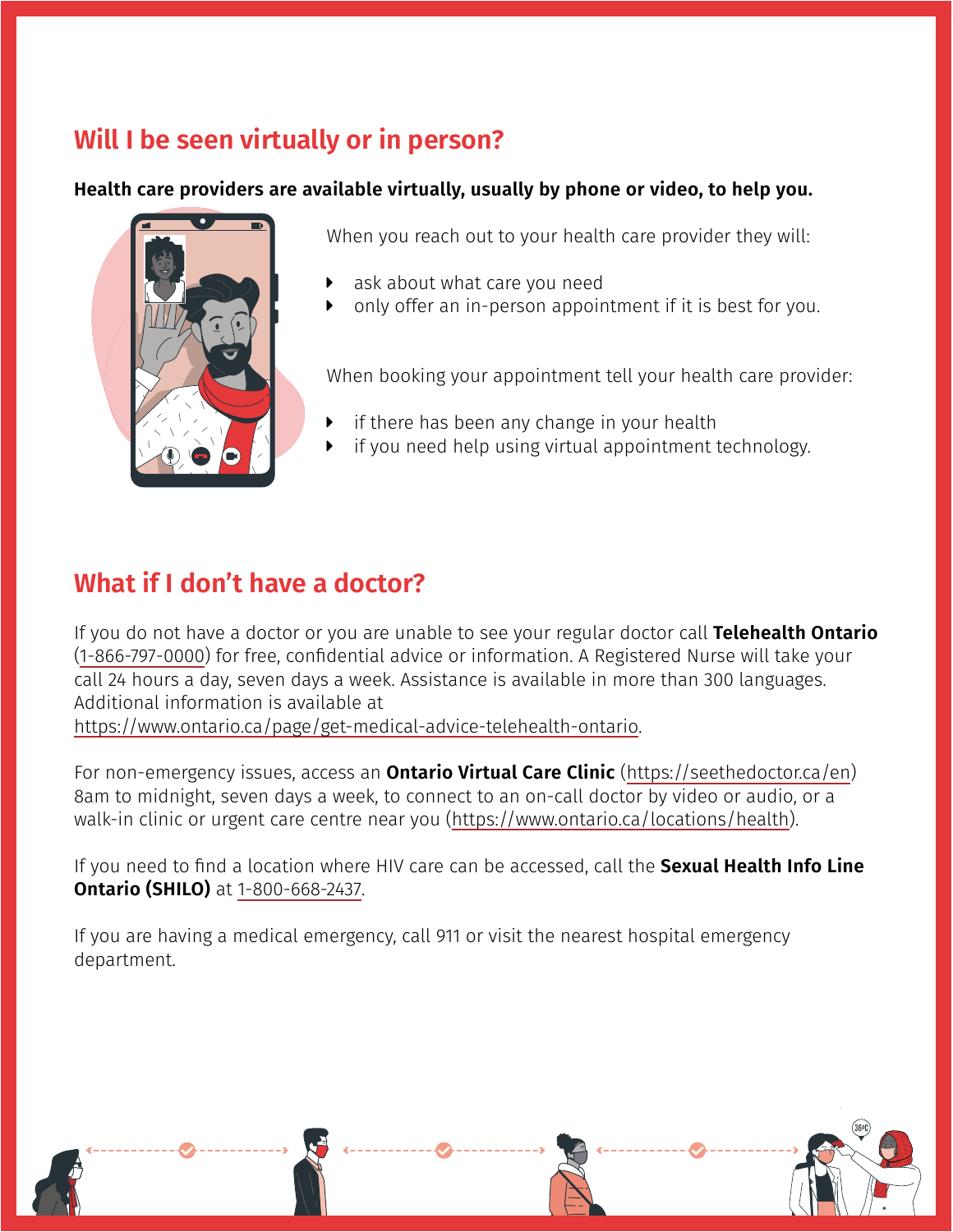# **Are people living with HIV at higher risk of COVID-related illness?**

People with HIV who are on effective HIV treatment and have an undetectable viral load and strong immune system (CD4 count over 200) are believed to have the same risk for COVID-19 as people who do not have HIV.

The risk might be higher if you have other underlying medical conditions (e.g. diabetes, lung, heart, kidney or liver diseases).

Talk to your doctor to learn more about COVID-19 and your specific health conditions.

You can find additional information at [https://www.catie.ca/en/hiv-and-covid-19.](https://www.catie.ca/en/hiv-and-covid-19)

# **What do COVID-19 vaccines mean for me?**

#### **The COVID-19 vaccines available to Ontarians are effective in preventing severe illness and death and may reduce transmision**

All people living with HIV should consider getting a COVID-19 vaccine.

There have been no safety issues about COVID-19 vaccines in people with HIV.

People who have had a serious or immediate reaction to any of the ingredients in the vaccine (e.g. Polyethylene glycol [PEG]) in the past should consult with their doctor when deciding whether or not to get vaccinated.

Talk to your doctor about the benefits and risks of vaccination if you are not sure.

You can find more information about HIV and COVID-19 vaccines at <https://www.catie.ca/en/covid-19-resources#vaccines>.

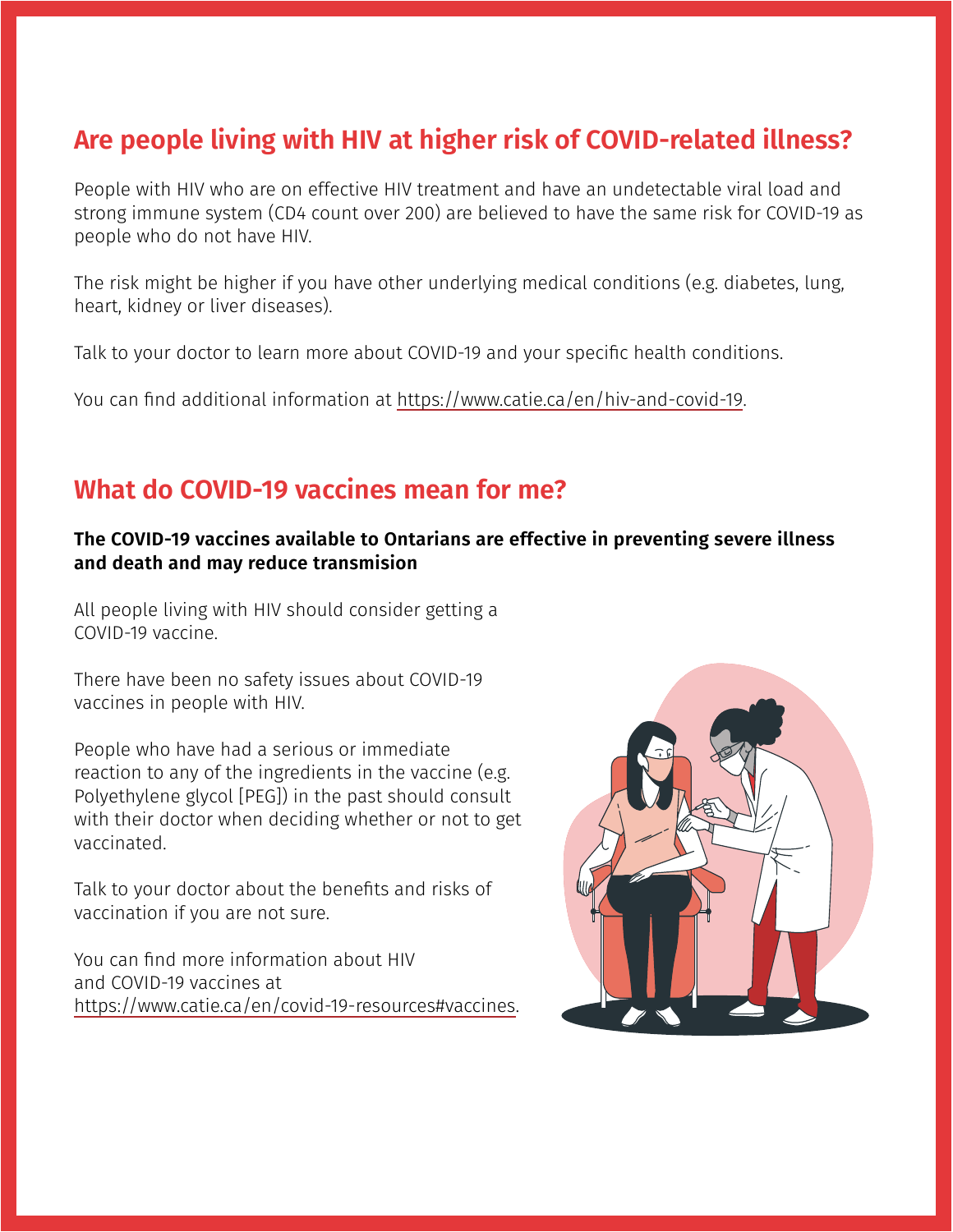# **When will people living with HIV in Ontario be eligible for the COVID-19 vaccine?**

There are two COVID-19 vaccines currently available in Ontario (Pfizer-BioNTech, Moderna). Each vaccine requires 2 doses. First doses of the AstraZeneca vaccine are paused at this time and access to second doses is under review.

Ontario has started a three-phased vaccine distribution plan. We are now in Phase 2.

[https://covid-19.ontario.ca/ontarios-covid-19](https://covid-19.ontario.ca/ontarios-covid-19-vaccination-plan) [vaccination-plan](https://covid-19.ontario.ca/ontarios-covid-19-vaccination-plan)

#### **People with HIV are eligible to be vaccinated in Phase 2 of the vaccine distribution plan**

You are eligible as a person with immune deficiency or immunocompromising health condition.

Check the vaccine distribution website to find out when people with HIV can access the vaccine [https://covid-19.ontario.ca/ontarios](https://covid-19.ontario.ca/ontarios-covid-19-vaccination-plan#at-risk)[covid-19-vaccination-plan#at-risk](https://covid-19.ontario.ca/ontarios-covid-19-vaccination-plan#at-risk).

You and other members of your household may also be eligible depending on age, postal code, job, living arrangements (for example shelters, long-term care home, prison).

The timing of vaccine availability and clinics may differ across and within health units. Check with your local public health unit to find out more: [https://www.phdapps.health.gov.on.ca/](https://www.phdapps.health.gov.on.ca/PHULocator/Results.aspx) [PHULocator/Results.aspx](https://www.phdapps.health.gov.on.ca/PHULocator/Results.aspx).

# **Do I have to talk with my doctor before I get the COVID-19 vaccine?**

#### **Generally, you are not required to check with your doctor before getting the COVID-19 vaccine.**

However, if you have questions or concerns about the COVID-19 vaccine, it may be best to talk to your health care provider first.

Your health care provider can help you make decisions based on your individual needs and health status.

You should talk to your doctor or health care provider before getting the vaccine if you:

- $\triangleright$  are pregnant or breastfeeding
- $\blacktriangleright$  have an autoimmune condition (e.g. Multiple Sclerosis, Rheumatoid Arthritis).
- $\blacktriangleright$  have any problems with your immune system (e.g. a CD4 count below 200) or take medications that can affect your immune system
- $\blacktriangleright$  have had severe allergic reactions to vaccinations before.

You can find more information and updates about COVID-19 vaccine safety and when to talk to your health care provider at <https://covid-19.ontario.ca/covid-19-vaccine-safety#who-should-not-get-the-vaccine>.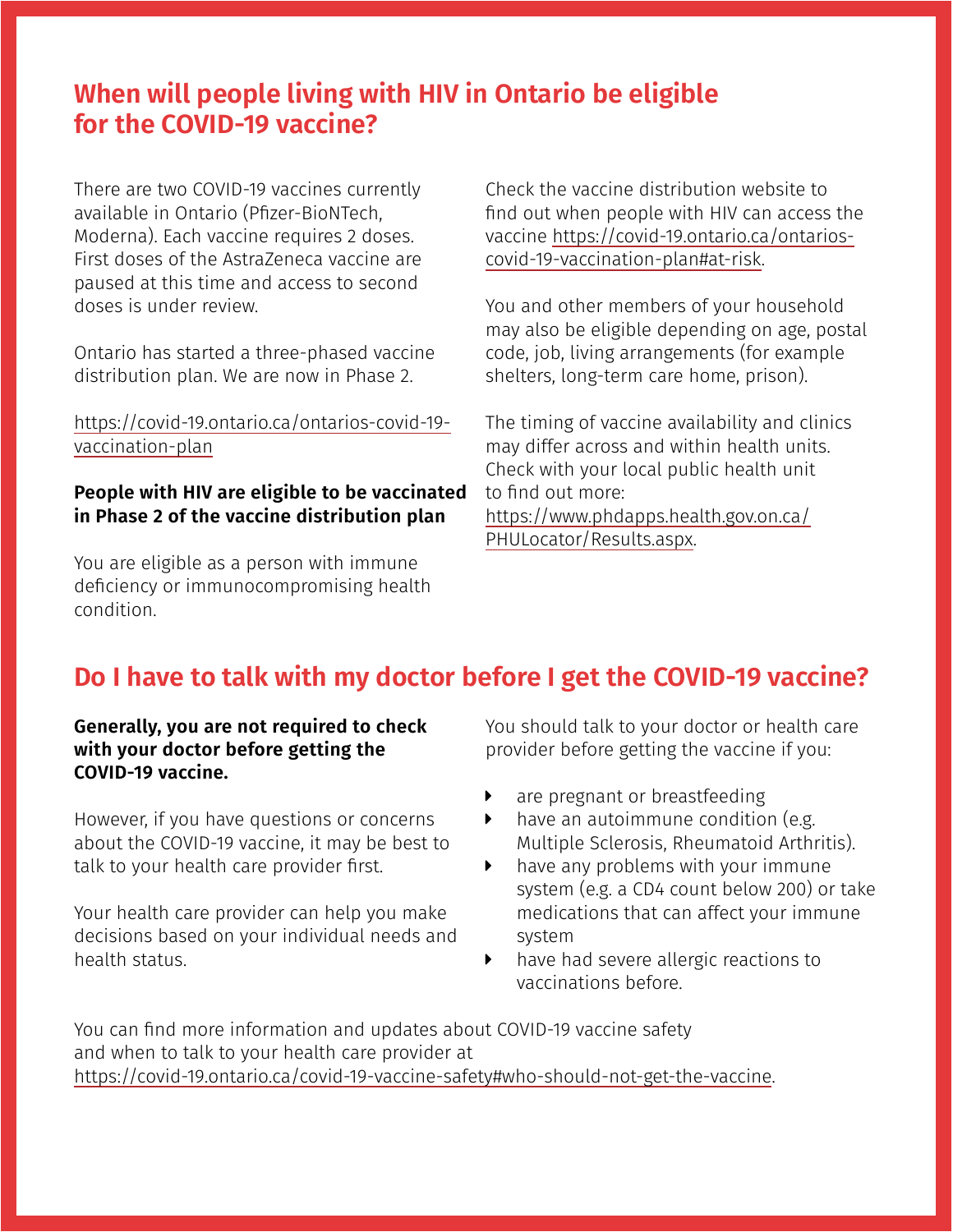# **Where can I sign up to get the COVID-19 vaccine?**

**Each public health unit in Ontario has a vaccine plan tailored to their own community's needs.**

Your local public health unit can give you upto-date information about COVID-19 and the COVID-19 vaccine.

Check with your public health unit to find out:

- where you can get the vaccine
- $\blacktriangleright$  how to register for the vaccine
- if you need to bring any special documents to your vaccine appointment.

Use Ontario's Public Health Unit Locator tool to find a public health unit near you and get the latest updates on COVID-19 at [https://www.phdapps.health.gov.on.ca/](https://www.phdapps.health.gov.on.ca/PHULocator/Results.aspx) [PHULocator/Results.aspx](https://www.phdapps.health.gov.on.ca/PHULocator/Results.aspx).

You can learn about vaccine availability in your area and schedule a vaccine appointment at [https://covid-19.ontario.ca/book-vaccine.](https://covid-19.ontario.ca/book-vaccine)

Talk to your health care provider if you can't access the online vaccine system or if you are unsure how to get the COVID-19 vaccine.

## **Do I get to choose which COVID-19 vaccine I will get?**

#### **The vaccine offered to you is the right vaccine.**

The vaccine you get will depend on vaccine availability.

Some people may be afraid to get vaccinated after hearing stories about significant sideeffects. It is important to remember that:

- the risk of severe side-effects is extremely low
- $\blacktriangleright$  the risk of severe health consequences from COVID are much greater than the risks of vaccination for most people
- $\triangleright$  the vaccines work! All vaccines approved for use in Canada are effective at preventing severe COVID-19 disease, hospitalization, and death.

## **You do not have to prove you are HIV positive to get a COVID-19 vaccine**

#### **When you get the vaccine, you may be asked to state the reason why you qualify.**

You are not required to say out loud or prove you are living with HIV.

Health care workers and other volunteers at vaccine clinics can ask you if you have an immune deficiency or immuno-compromising health condition. They cannot ask you to prove which condition you have.

You do not have to prove you spoke to your doctor about getting the vaccine. However, you may be asked if you have a talked with your doctor about if the vaccine is right for you.

You might also be asked if you have any allergies to the ingredients in the COVID-19 vaccine.

For more information: [COVID-19 Vaccination](https://www.health.gov.on.ca/en/pro/programs/publichealth/coronavirus/docs/vaccine/COVID-19_vaccination_rec_special_populations.pdf)  [Recommendations for Special Populations](https://www.health.gov.on.ca/en/pro/programs/publichealth/coronavirus/docs/vaccine/COVID-19_vaccination_rec_special_populations.pdf)  [\(gov.on.ca\)](https://www.health.gov.on.ca/en/pro/programs/publichealth/coronavirus/docs/vaccine/COVID-19_vaccination_rec_special_populations.pdf).

If you have been asked to prove your HIV status during a COVID-19 vaccine appointment, please follow up with your local AIDS service organization (ASO) to share your experience and get support. You can also contact the **HIV/AIDS Legal Clinic Ontario (HALCO) for legal advice**: toll-free in Ontario: 1-888-705-8889 • https://www.halco.org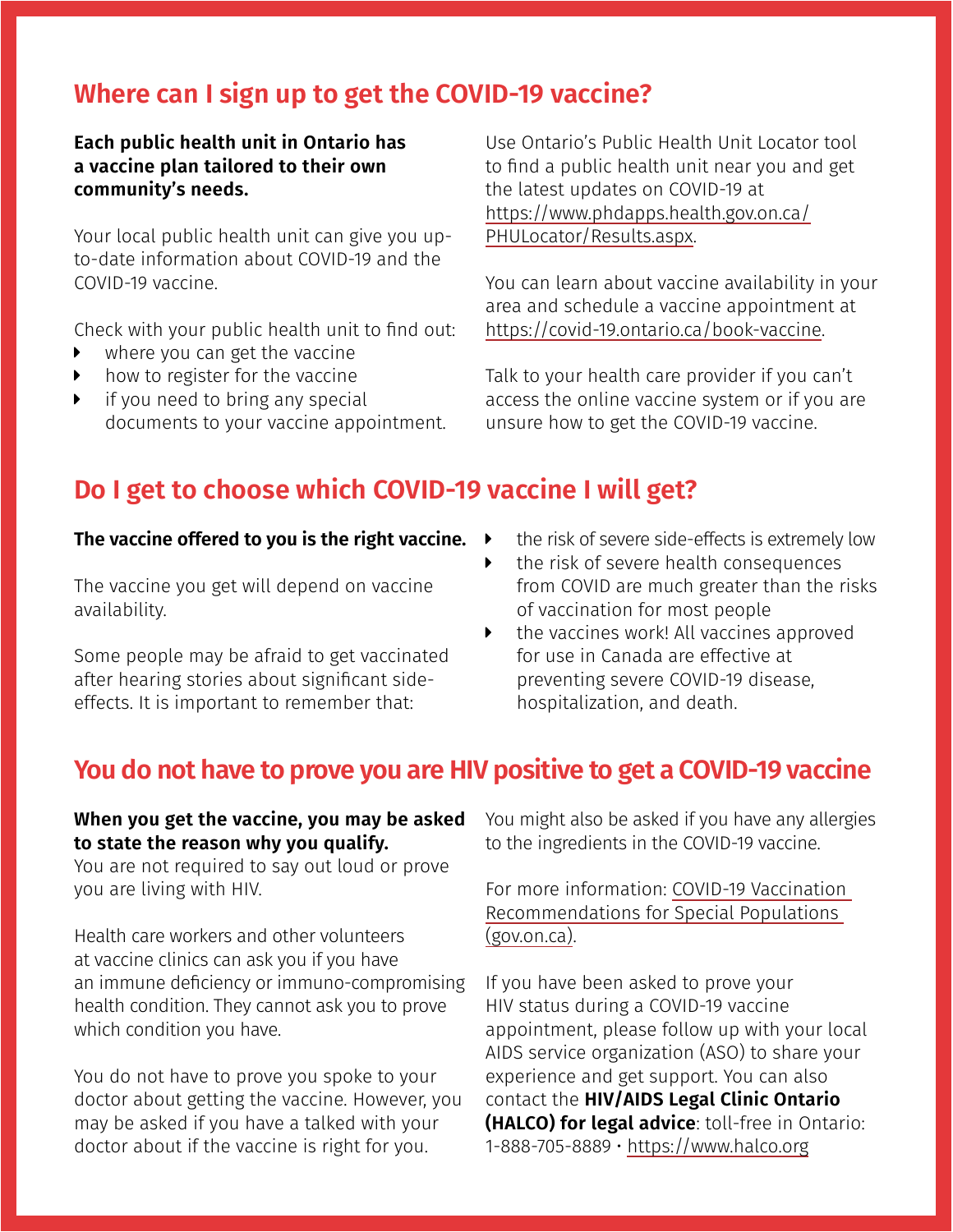# **Dealing with isolation and loneliness during the COVID-19 pandemic**

Many people are feeling isolated and lonely and scared right now.

We know that staying connected to others is important for our well-being. But this can be hard to do for a lot of reasons.

It is a good time to reach out to friends, family, colleagues and other supports if you are:

- $\triangleright$  not in touch with friends and family as often as you normally would
- $\blacktriangleright$  feeling unmotivated
- feeling alone or sad
- not enjoying things.

You can contact one of the **AIDS Service Organizations (ASOs)** listed on the following pages to find out how you can stay connected and reduce feelings of social isolation.

In Ontario, AIDS Service Organizations have stayed open during the pandemic to provide telephone and virtual services and supports. This includes activities that can help with feelings of loneliness and isolation and create ways to connect with others in your community.

These include:

- $\blacktriangleright$  virtual community get-togethers and group activities and hangouts
- $\triangleright$  wellness checks-ins
- telephone check-ins
- video support groups and counselling.

You may find additional opportunities to connect virtually through your faith community, social, hobby and sports clubs, online communities and social networks and community health care centres.

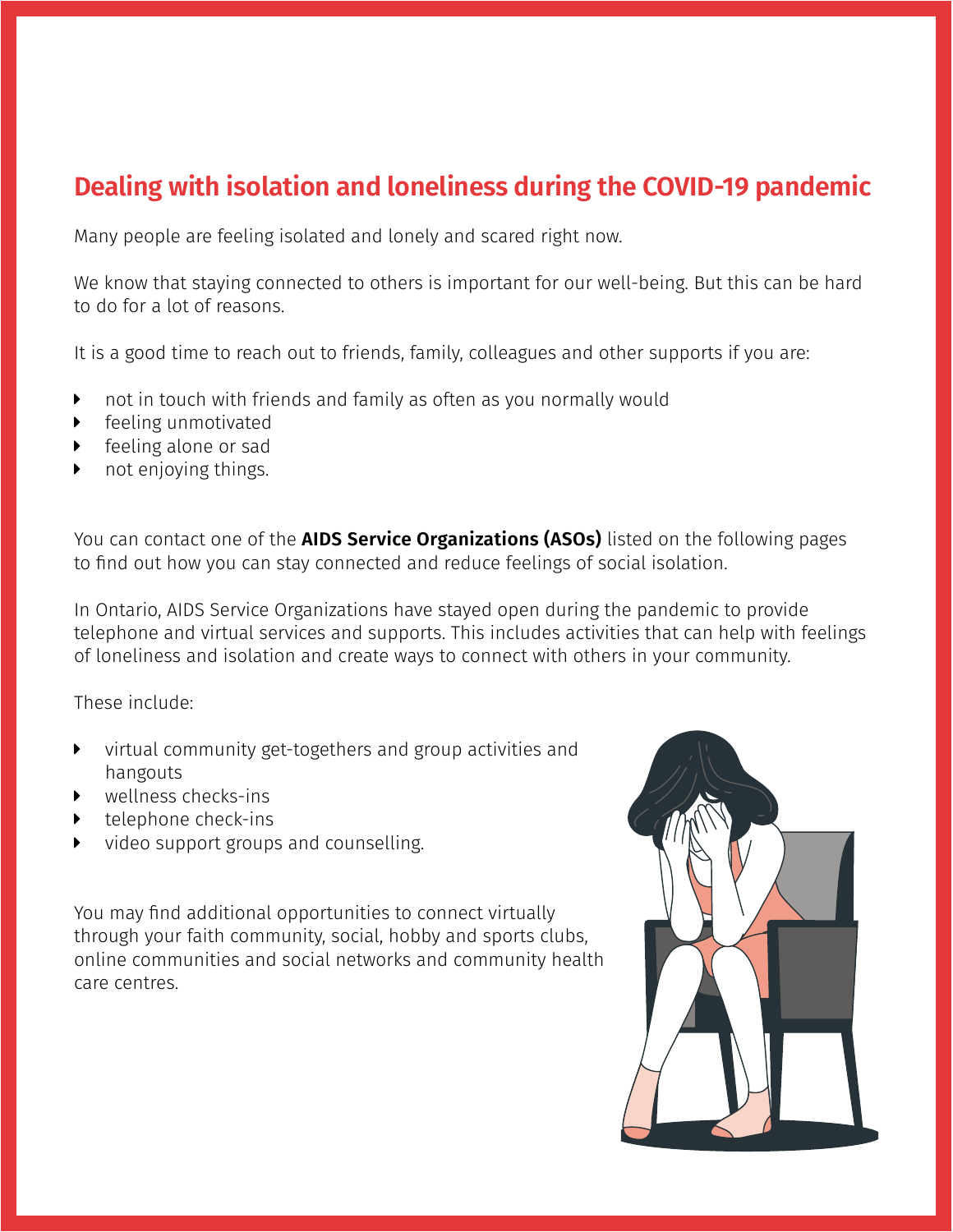# **Where can I get mental health support?**

COVID-19 is impacting the mental health of Ontarians. Many people are:

- feeling more stress and anxiety
- $\triangleright$  increasing their use of drugs and alcohol
- worried about their health, finances and employment.

If your workplace has an **Employee Assistance Program (EAP)**, you can get a number of free telephone/virtual counselling sessions with a trained counsellor.



Make an appointment to speak to your **family doctor** or contact your **mental health care provider** if you want to talk about your mental health and wellbeing.

For help connecting with a public mental health and addictions program or support across Ontario, people living with HIV in Ontario can also contact **ConnexOntario**. It is available 24/7 and is free and confidential. Call 1-866-531-2600 (toll-free) OR visit the ConnexOntario website at https:/[/www.connexontario.ca.](http://www.connexontario.ca)

**The Centre for Addiction and Mental Health (CAMH)** provides patients, families, friends and health care professionals with general information about its mental health services, information regarding eligibility requirements, and support to self-refer for addiction services. Call 416-535- 8501, and select option 2 OR visit their website at https://[www.camh.ca/en/your-care/access-camh.](http://www.camh.ca/en/your-care/access-camh)

**The Government of Ontario** has a range of mental health supports available to you. Some of these are free, self-directed programs. Information is available at <https://www.ontario.ca/page/find-mental-health-support>.

**The Ontario College of Family Physicians** also provides a list of resources on mental health and addictions at [https://www.ontariofamilyphysicians.ca/tools-resources/covid-19-resources/community-supports](https://www.ontariofamilyphysicians.ca/tools-resources/covid-19-resources/community-supports-special-populations/ocfp-mh-patient-resources.pdf)[special-populations/ocfp-mh-patient-resources.pdf.](https://www.ontariofamilyphysicians.ca/tools-resources/covid-19-resources/community-supports-special-populations/ocfp-mh-patient-resources.pdf)

**[eMentalHealth.ca](http://eMentalHealth.ca)** provides a province-wide listing of free crisis lines via telephone, online and chat features at [https://www.ementalhealth.ca/Ontario/Crisis-Lines-including-Telephone-Online-and-Chat.](https://www.ementalhealth.ca/Ontario/Crisis-Lines-including-Telephone-Online-and-Chat)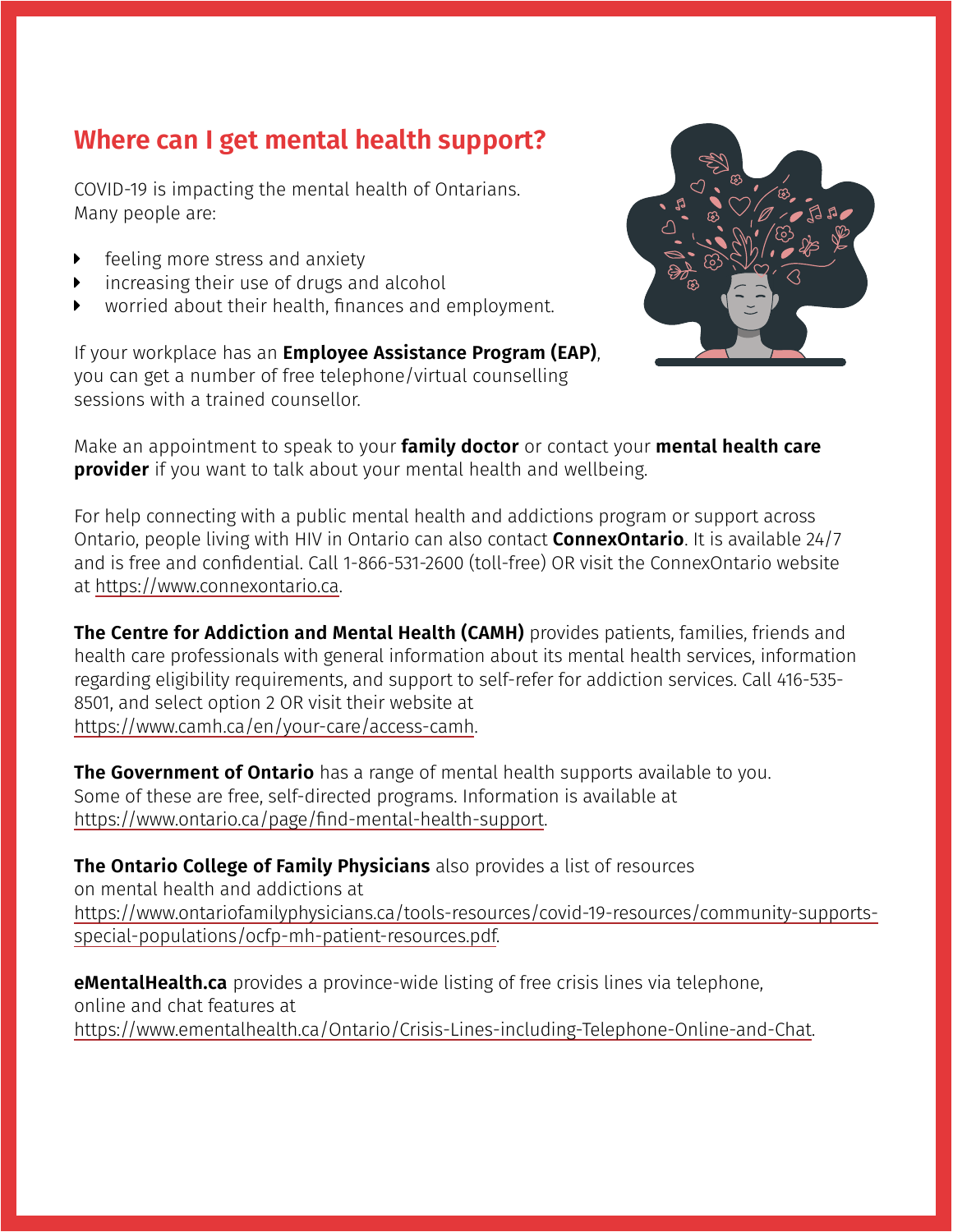# **AIDS Service Organizations (ASOs) in Ontario**

#### **Barrie**

**The Gilbert Centre**  <http://www.gilbertcentre.ca> [info@gilbertcentre.ca](mailto:info@gilbertcentre.ca) • 705-722-6778

### **Brampton**

**Moyo Health & Community Services\*** <https://moyohcs.ca>• [info@moyohcs.ca](mailto:info@moyohcs.ca) 905-361-0523 \**Formerly known as PHAN (Peel HIV/AIDS Network)*

## **Guelph**

**HIV/AIDS Resources & Community Health (ARCH)** <https://www.archguelph.ca> • 519-763-2255

## **Hamilton**

**The AIDS Network**  <https://www.aidsnetwork.ca> [info@aidsnetwork.ca](mailto:info@aidsnetwork.ca) • 905-749-4898

## **Kingston**

**HIV/AIDS Regional Services (HARS)**  <http://hars.ca> • 613-545-3698

## **Kitchener**

#### **AIDS Committee of Cambridge, Kitchener, Waterloo and Area (ACCKWA)**  <https://www.acckwa.com> [reception@acckwa.com](mailto:reception@acckwa.com) • 519-570-3687

#### **London**

**Regional HIV/AIDS Connection**  <https://www.hivaidsconnection.ca> [info@hivaidsconnection.ca](mailto:info@hivaidsconnection.ca) • 519-434-1601

## **North Bay**

**AIDS Committee of North Bay and Area**  <http://aidsnorthbay.com> [oaacnba@gmail.com](mailto:oaacnba@gmail.com) • 705-497-3560

#### **Oshawa**

**AIDS Committee of Durham Region (ACDR)**  <https://www.aidsdurham.com> [info@aidsdurham.com](mailto:info@aidsdurham.com) • 905-576-1445

#### **Ottawa**

**AIDS Committee of Ottawa (ACO)**  <http://aco-cso.ca>• [info@aco-cso.ca](mailto:info@aco-cso.ca) 613-238-5014

**Bruce House**  <https://brucehouse.ca> • 613-729-0911

### **Peterborough**

#### **Peterborough AIDS Resource Network (PARN)**

<http://parn.ca> • [getinformed@parn.ca](mailto:getinformed@parn.ca) 705-749-9110